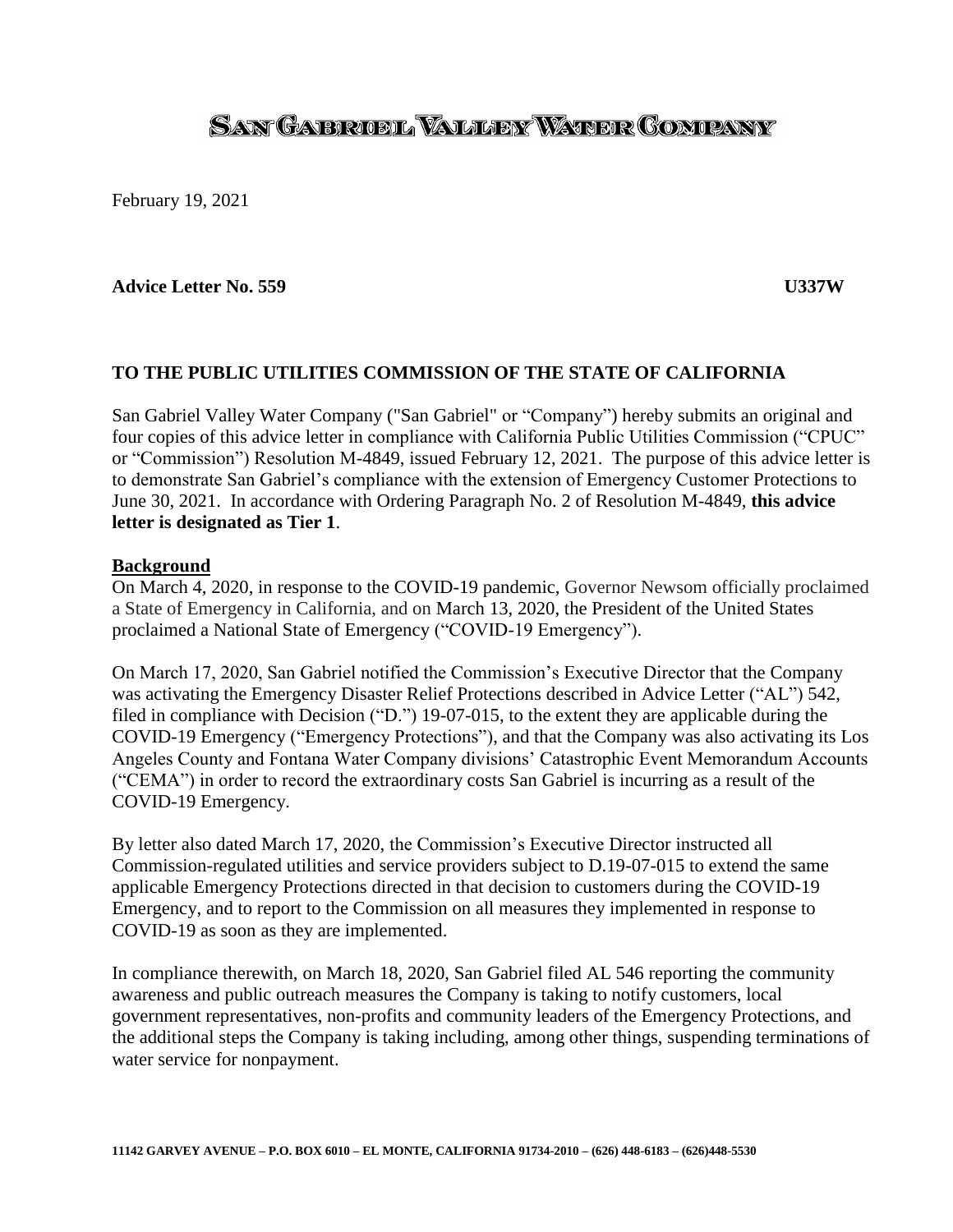On April 2, 2020, Governor Newsom issued Executive Order N-42-20 suspending the authority of water utilities to discontinue service for nonpayment to residential customers and small businesses operating in the critical infrastructure sectors.

On April 16, 2020, the Commission issued Resolution M-4842, ratifying the directives issued by the Executive Director on March 17, 2020, and to retroactively apply the Emergency Protections from March 4, 2020. Resolution M-4842 also required Commission-regulated utilities to identify any customer protections set forth in D.19-07-015 that are not applicable during the COVID-19 pandemic, and to provide justification as to why they are not applicable.

In compliance therewith, on April 29, 2020 San Gabriel filed AL 548 setting forth the specific provisions of D.19-07-015 that comprise San Gabriel's Emergency Protections and which provisions are not applicable during the COVID-19 pandemic.

On February 11, 2021, in response to extraordinary circumstances and the ongoing state of emergency related to the COVID-19 pandemic, the Commission issued Resolution M-4849, extending the Emergency Protections for residential and small business customers through June 30, 2021. Resolution M-4849 also extends the memorandum accounts established and/or activated for the purpose of tracking the incremental costs of complying with the Commission's resolution, and requires Commission-regulated utilities to file Tier 1 advice letters describing all reasonable and necessary actions to extend the Emergency Protections through June 30, 2021.

## **Discussion**

The relevant Ordering Paragraphs of Resolution M-4849 are:

- 1. Electric, gas, communications, and water corporations subject to this Resolution shall continue to apply the customer protection measures for residential and small business customers adopted in D.19-07-015 and D.19- 05-025, as ordered by Resolution M-4842, through June 30, 2021.
- 2. Electric, gas, communications, and water corporations subject to this Resolution shall file a Tier 1 Advice Letter no later than 10 days after this Resolution's approval demonstrating compliance with the extension of Emergency Customer Protections to June 30, 2021. Should any of the actions utilities are taking to implement Emergency Customer Protections need be revised from already disposed Resolution M-4842 Advice Letter compliance filings, or if certain customer protections were inapplicable during the pandemic and not already noted and accepted as such in prior filings, these revisions should be noted in the compliance Advice Letter to this Resolution. Electric and gas corporations shall serve copies of the Advice Letters to R.18- 03-011, A.14-11-007, A.15-02-001, A.19-11-003, A.20-03-014, R.15-03-010, R.18-07-006, R.18-07-005, R.12-06-013, and A.19-09-014 proceeding service lists. Water corporations shall serve copies of the Advice Letters to R.18-03- 011 and R.17-06-024 proceeding service lists. Communications utilities shall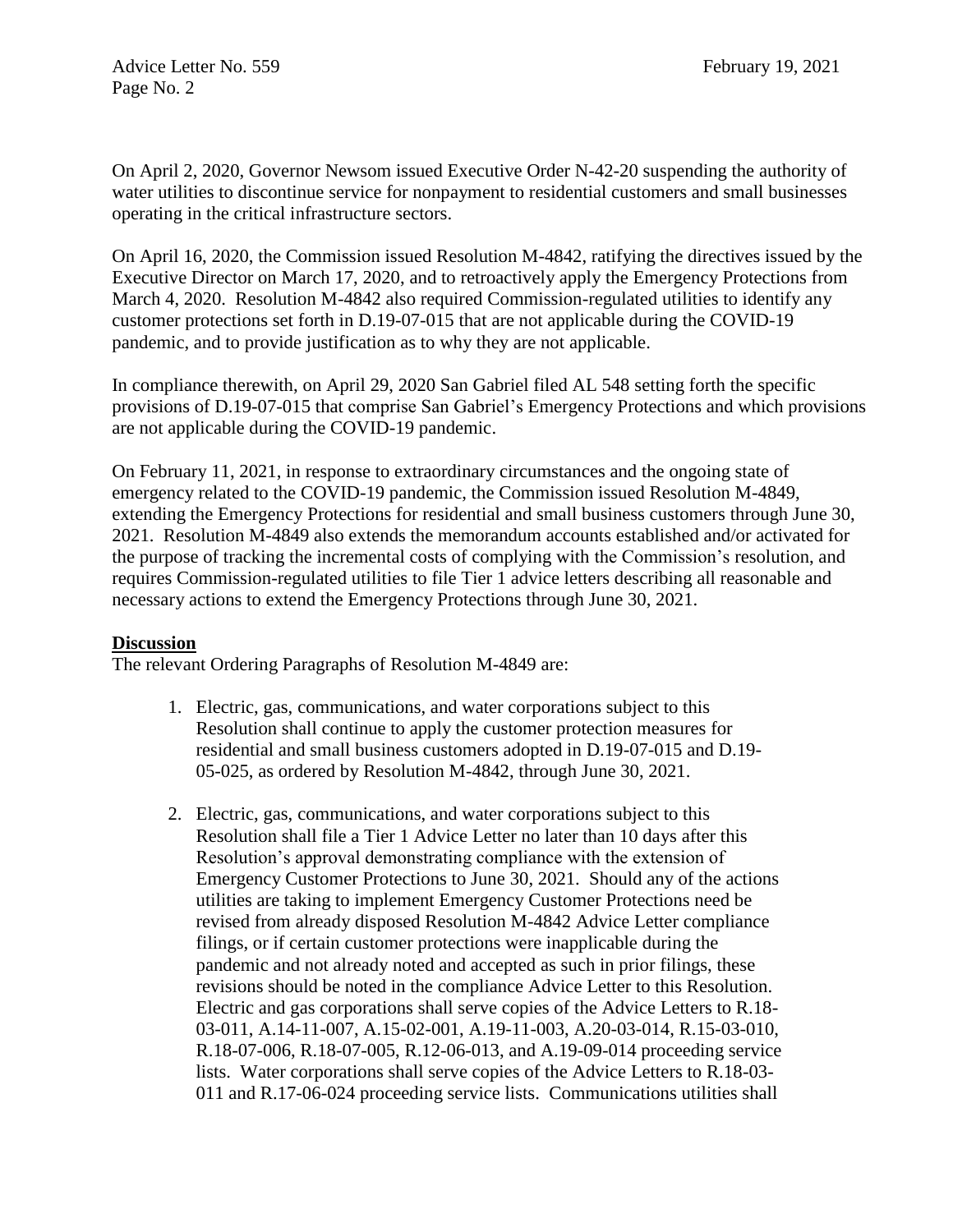serve copies of the Advice Letters to the R.18-03-011 proceeding service list.

4. The electric, gas, communications, and water corporations subject to this resolution shall continue to conduct community awareness and public outreach of the customer protection measures adopted in D.19-07-015 and D.19-08-025, as ordered in Resolution M-4842, consistent with the requirements of D.19-07-015, D.19-08-025, and D.20-03-004.

By this advice letter, San Gabriel extends the Emergency Protections implemented by AL 546 to June 30, 2021 in compliance with Resolution M-4849, Ordering Paragraph Nos. 1 and No. 2. As explained below, San Gabriel has incorporated each of the Emergency Customer Protections identified in Resolution M-4849 $^1$  as follows:

*(1) Activation of their Catastrophic Event Memorandum Account ("CEMA") effective to the date of the Governor's declaration of a state of emergency – March 4, 2020;*

On March 17, 2020, San Gabriel notified the Commission's Executive Director that the Company was activating its Los Angeles County and Fontana Water Company divisions' Catastrophic Event Memorandum Accounts ("CEMA") in order to record the extraordinary costs San Gabriel is incurring as a result of the COVID-19 Emergency.

*(2) Make insurance claims on all costs and expenses incurred as a result of the pandemic, and credit insurance payments to their CEMA;*

To date, San Gabriel has not suffered any COVID-19 related losses that would be covered by the Company's business package/general liability insurance policy.

*(3) Work cooperatively with affected customers to resolve unpaid bills, and minimize disconnections for nonpayment;*

San Gabriel continues to work cooperatively with all of its customers during the COVID-19 pandemic to resolve unpaid bills and minimize disconnections for nonpayment. In addition to posting the Company's Emergency Protections on its websites [\(www.sgvwater.com](http://www.sgvwater.com/) and [www.fontanawater.com\)](http://www.fontanawater.com/), San Gabriel has periodically mailed notice of such protections to all customers, and has advertised the Company's Emergency Protections in newspapers of general circulation throughout the Company's service areas monthly throughout the COVID-19 pandemic. Additionally, San Gabriel has implemented targeted communications directly to customers with aged outstanding balances to inform them of the flexible and extended payment plans that are available to make the payment of overdue account balances more manageable. Regarding the minimization of disconnections for nonpayment, San Gabriel suspended all disconnections for nonpayment as part of the Company's SB 998 transition plan several weeks prior to the Governors Executive Order N-42- 20 implementing a statewide moratorium on such disconnections.

l 1 *See* p. 7.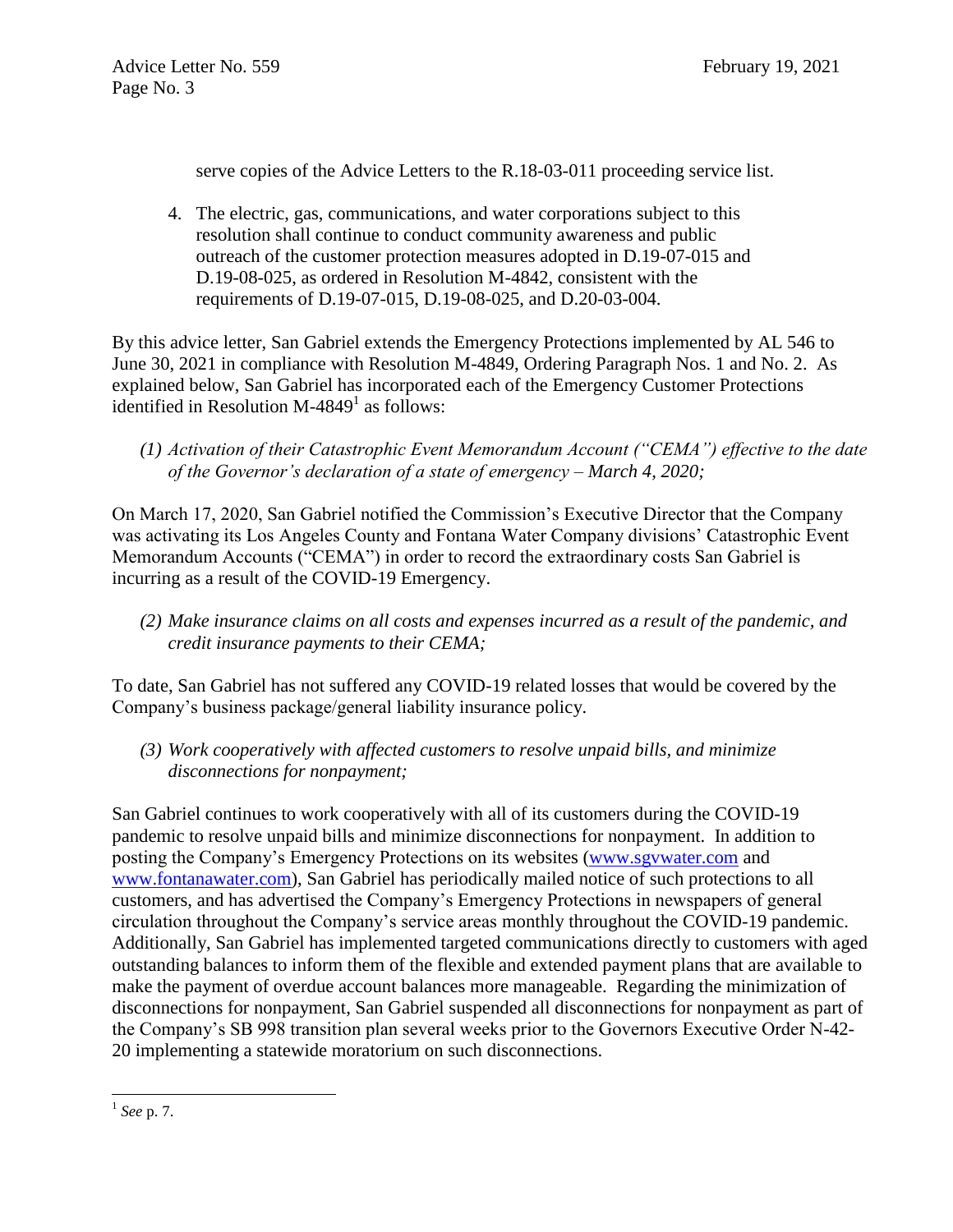## *(4) Waive reconnection or facilities fees for customers and suspend deposits for customers who must reconnect to the system;*

San Gabriel has waived customer deposits to establish credit and customer reconnection fees as part of the Company's Emergency Protections implemented effective March 4, 2020, and will continue to waive such fees.

## *(5) Provide reasonable payment options to customers;*

San Gabriel continues to provide reasonable payment options to customers including flexible payment plans. The terms and conditions of such payment options/plans are being tailored to individual customer needs, which San Gabriel believes is both a reasonable and flexible method of offering such payment options.

- *(6) Waive bills for victims who lost their homes or if their homes are rendered uninhabitable; and*
- *(7) Authorize a pro rata waiver of any fixed element of a water bill for the time that the home is uninhabitable, even if the reason for it being uninhabitable is not loss of water service.*

Regarding items 6 and 7, on April 29, 2020 San Gabriel filed AL 548 in which the Company explained that these protections are not applicable in the current emergency, as these protections are clearly for customers whose real property has suffered damage or destruction during a wildfire, earthquake, flood or other disaster. The current pandemic emergency is viral and does not damage or destroy real property. Therefore, San Gabriel has not extended these protections to customers and has instead emphasized the pertinent relief available to customers during this emergency. AL 548 was approved on June 11, 2020.

San Gabriel confirms that it shall continue to provide the Emergency Protections as described above and approved in ALs 546 and 548 through June 30, 2021, as required by Ordering Paragraph No. 1 of Resolution M-4849. San Gabriel also confirms that it will continue its ongoing community (customer) awareness and outreach activities, as required by D.19-07-015 and D.19-08-025 (as applicable), as ordered in Resolution M-4842, and as required by Ordering Paragraph No. 4 of Resolution M-4849.

#### **Protest and Responses**

Anyone may respond to or protest this advice letter. A response supports the filing and may contain information that proves useful to the Commission in evaluating the advice letter. A protest objects to the advice letter in whole or in part and must set forth the specific grounds on which it is based. These grounds are:

- (1) San Gabriel did not properly serve or give notice of the advice letter;
- (2) The relief requested in the advice letter would violate statute or Commission order, or is not authorized by statute or Commission order on which San Gabriel relies;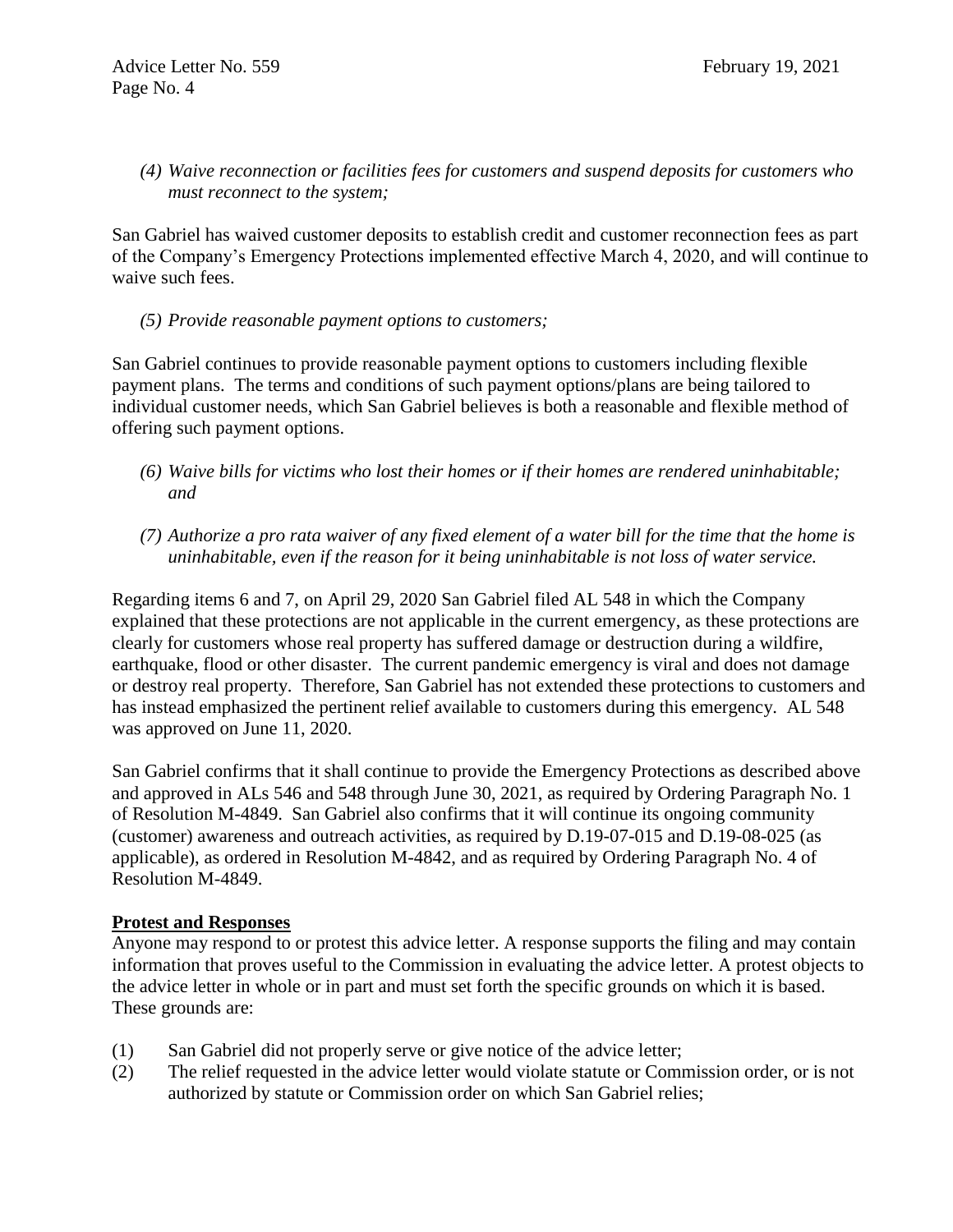- (3) The analysis, calculations, or data in the advice letter contain material error or omissions;
- (4) The relief requested in the advice letter is pending before the Commission in a formal proceeding;
- (5) The relief requested in the advice letter requires consideration in a formal hearing, or is otherwise inappropriate for the advice letter process; or
- (6) The relief requested in the advice letter is unjust, unreasonable, or discriminatory, provided that such a protest may not be made where it would require re-litigating a prior order of the Commission.

A protest may not rely on a policy objection to an advice letter where the relief requested in the advice letter follows rules or directions established by statute or Commission order applicable to the utility. A protest shall provide citations or proofs where available to allow staff to properly consider the protest. A response or protest must be made in writing or by electronic mail and must be received by the Water Division within 20 days of the date this advice letter is filed. The address for mailing or delivering a response or protest is:

| Email Address:             | Mailing Address:                       |
|----------------------------|----------------------------------------|
| water.division@cpuc.ca.gov | California Public Utilities Commission |
|                            | Water Division, $3rd$ Floor            |
|                            | 505 Van Ness Avenue                    |
|                            | San Francisco, CA 94102                |

On the same date the response or protest is submitted to the Water Division, the respondent or protestant shall send a copy of the protest by mail to San Gabriel addressed as follows:

| Email Address:        | Mailing Address:                     |
|-----------------------|--------------------------------------|
| jmreiker@sgywater.com | San Gabriel Valley Water Company     |
|                       | Vice President of Regulatory Affairs |
|                       | 11142 Garvey Avenue                  |
|                       | El Monte, CA 91733                   |

Cities and counties that need Board of Supervisors or Board of Commissioners approval to protest should inform the Water Division, within the 20 day protest period, so that a late filed protest can be entertained. The informing document should include an estimate of the date the proposed protest might be voted on.

The advice letter process does not provide for any further responses, protests or comments, except for San Gabriel's reply, after the 20-day comment period. San Gabriel will reply to each protest and may reply to any response. Each reply must be received by the Water Division within five business days after the end of the protest period, and shall be served on the same day to the person who filed the protest or response in accordance with General Order 96-B, General Rule 7.4.3.

If you have not received a reply to your protest within ten business days, contact San Gabriel at (626) 448-6183.